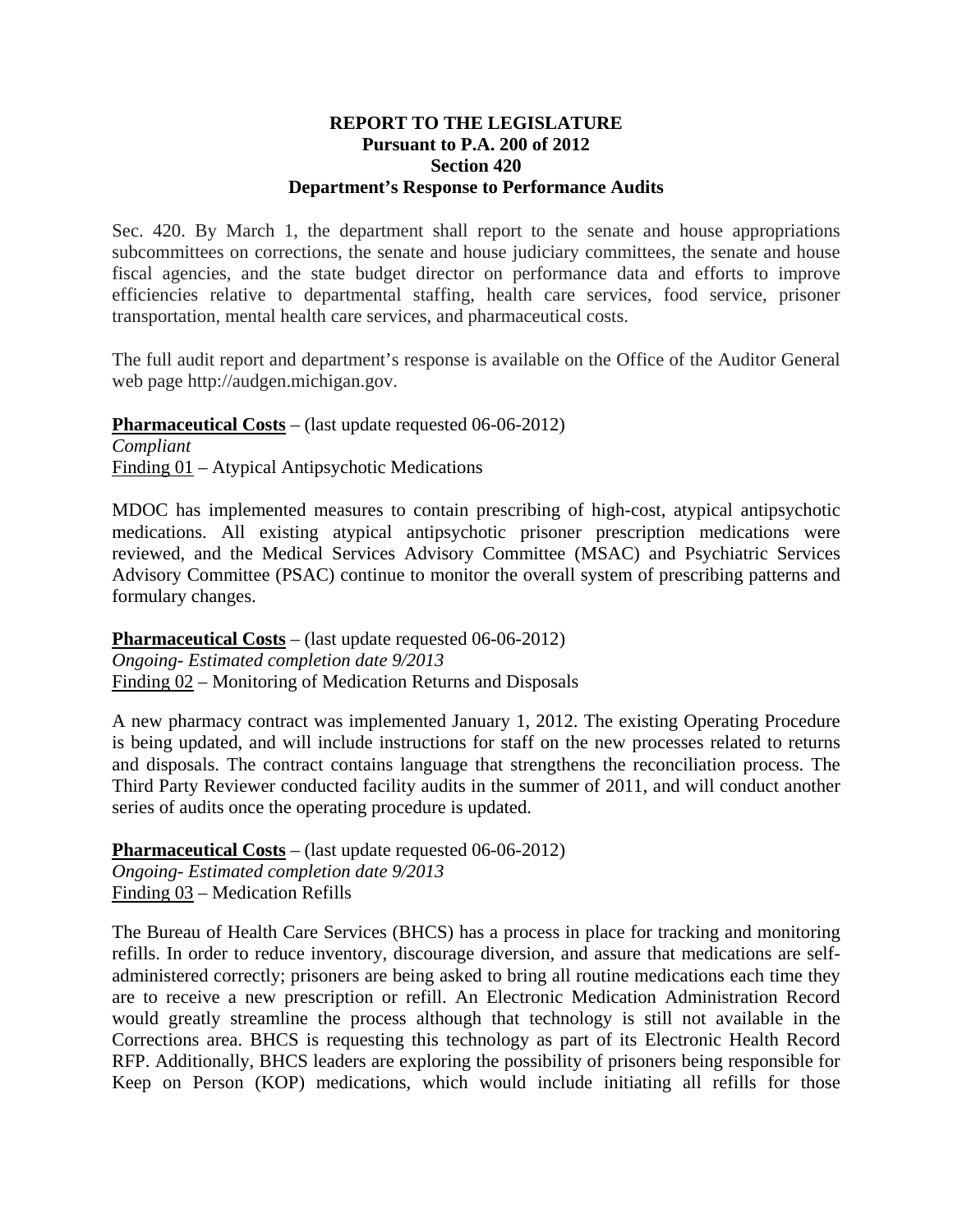medications. If prisoners can be responsible for KOP medications then the Operating Procedure will be updated to include language explaining this modification.

**Pharmaceutical Costs** – (last update requested 06-06-2012) *Compliant*  Finding 10 – Prisoner Medications

MDOC periodically counts high-cost restricted medications and compares them to what should be on hand. Once technology becomes available this process will be simplified. As part of the new Pharmacy contract, scanning technology is now used in reconciling the receipt of medications to the manifests.

**Pharmaceutical Costs** – (last update requested 06-06-2012) *Ongoing- Estimated completion date 9/2013*  Finding 02 – Monitoring of Medication Returns and Disposals

BHCS is updating the Operating Procedure based on an audit review process by our Third Party Review contractor. The operating procedure is under review now, and expected to be implemented in early 2013. Our Third Party Reviewer will then go out in the spring or early summer and audit all of the facilities and provide a report on how the procedure is being implemented through the State. The Bureau of Health Care Services reports that they are on target with meeting the compliance date of 9/1/2013.

**Pharmaceutical Costs** – (last update requested 06-06-2012) *Ongoing- Estimated completion date 9/2013 revised to 4/2014*  Finding 03 – Medication Refills

The Bureau of Health Care Services (BHCS) has reported that the compliance date will need to change to April 1, 2014. The reason for the change is that it is reliant on new technology. We are extending our existing contract and will then be writing an RFP for the technology. Due to that process, we need to extend the timeframe to April 1, 2014.

**Prisoner Medical and Dental Services** – (last update requested 11-05-2012) *Ongoing – Estimated completion date 9/2013*  Finding 01 – Delivery of Heath Care Services

In the last update provided, we indicated that our new compliance date would be September 2013 because we were waiting on the development of reports related to the Electronic Medical Record by our current vendor. These reports will allow us to better monitor and track these services. We are on track for compliance by September 2013.

**Prisoner Medical and Dental Services** – (last update requested 11-05-2012)

*Ongoing – Estimated completion date 9/2013*  Finding 03 – Electronic Prisoner Medical Record System

In the last update provided, we indicated that our new compliance date would be September 2013 because we were waiting on the development of reports (Chronic Care Visits and Prisoner Kites) by our Electronic Medical Record vendor. We are on track for compliance by September 2013.